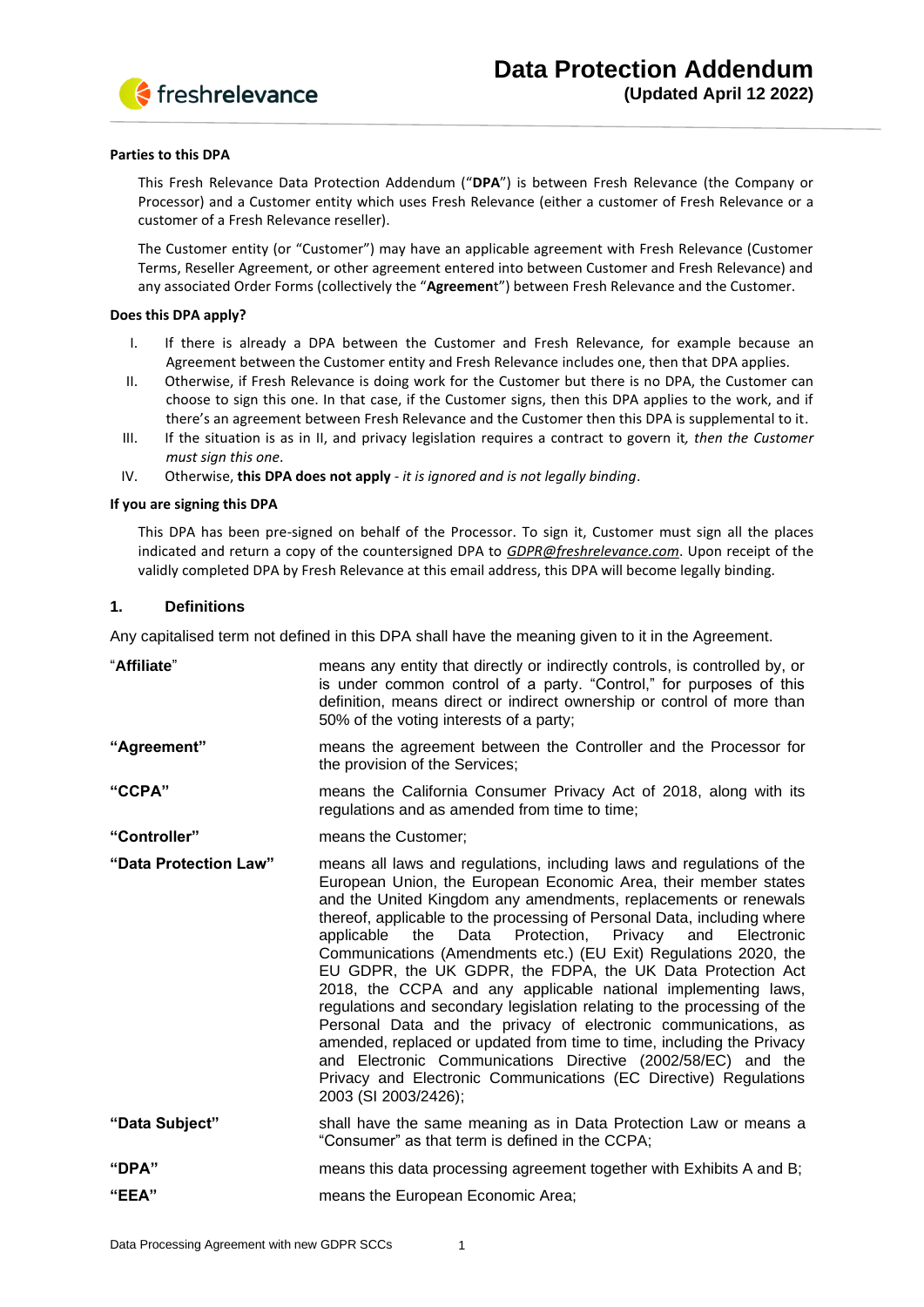



| "EU GDPR"               | means Regulation (EU) 2016/679 of the European Parliament and of<br>the Council of 27 April 2016 on the protection of natural persons with<br>regard to the processing of personal data and on the free movement of<br>such data, (General Data Protection Regulation);                                                                                                  |
|-------------------------|--------------------------------------------------------------------------------------------------------------------------------------------------------------------------------------------------------------------------------------------------------------------------------------------------------------------------------------------------------------------------|
| "FDPA"                  | means the Swiss Federal Act on Data Protection of 19 June 1992 (SR<br>235.1; FDPA) and as amended from time to time;                                                                                                                                                                                                                                                     |
| "Personal Data"         | shall have the same meaning as in Data Protection Law;                                                                                                                                                                                                                                                                                                                   |
| "Processor"             | means the Company, including as applicable any "Service Provider" as<br>that term is defined by the CCPA;                                                                                                                                                                                                                                                                |
| "Restricted Transfer"   | means:                                                                                                                                                                                                                                                                                                                                                                   |
|                         | (i) where the EU GDPR applies, a transfer of Personal Data via the<br>Services from the EEA either directly or via onward transfer, to any<br>country or recipient outside of the EEA not subject to an adequacy<br>determination by the European Commission; and                                                                                                        |
|                         | (ii) where the UK GDPR applies, a transfer of Personal Data via the<br>Services from the United Kingdom either directly or via onward<br>transfer, to any country or recipient outside of the UK not based on<br>adequacy regulations pursuant to Section 17A of the United Kingdom<br>Data Protection Act 2018; and                                                     |
|                         | (iii) a transfer of Personal Data via the Services from Switzerland<br>either directly or via onward transfer, to any country or recipient<br>outside of the EEA and/or Switzerland not subject to an adequacy<br>determination by the European Commission;                                                                                                              |
| "Services"              | means all services and software applications and solutions provided to<br>the Controller by the Processor under and as described in the<br>Agreement;                                                                                                                                                                                                                    |
| "SCCs"                  | means:                                                                                                                                                                                                                                                                                                                                                                   |
|                         | (i) where the EU GDPR applies, the standard contractual clauses<br>annexed to the European Commission's Implementing Decision<br>2021/914 of 4 June 2021 on standard contractual clauses for the<br>transfer of personal data to third countries published at https://eur-<br>lex.europa.eu/legal-content/EN/TXT/HTML/?uri=CELEX:32021D0914&from=EN, ("EU<br>SCCs"); and |
|                         | (ii) where the UK GDPR applies, standard data protection clauses<br>adopted pursuant to Article $46(2)(c)$ or (d) of the UK GDPR published<br>https://ico.org.uk/media/for-organisations/documents/4019539/international-data-<br>at<br>transfer-addendum.pdf which is an addendum to the EU SCCs in (i); and                                                            |
|                         | (iii) where Personal Data is transferred from Switzerland to outside of<br>Switzerland or the EEA, the EU SCCs as amended in accordance with<br>guidance from the Swiss Data Protection Authority; ("Swiss SCCs");                                                                                                                                                       |
| "Sub-processor"         | means any third party (including Processor Affiliates) engaged directly<br>or indirectly by the Processor to process Personal Data under this<br>DPA in the provision of the Services to the Controller;                                                                                                                                                                 |
| "Supervisory Authority" | means a governmental or government chartered regulatory body<br>having binding legal authority over a party;                                                                                                                                                                                                                                                             |
| "UK GDPR"               | means the EU GDPR as it forms part of the law of England and Wales,<br>Scotland and Northern Ireland by virtue of section 3 of the European<br>Union (Withdrawal) Act 2018.                                                                                                                                                                                              |
|                         |                                                                                                                                                                                                                                                                                                                                                                          |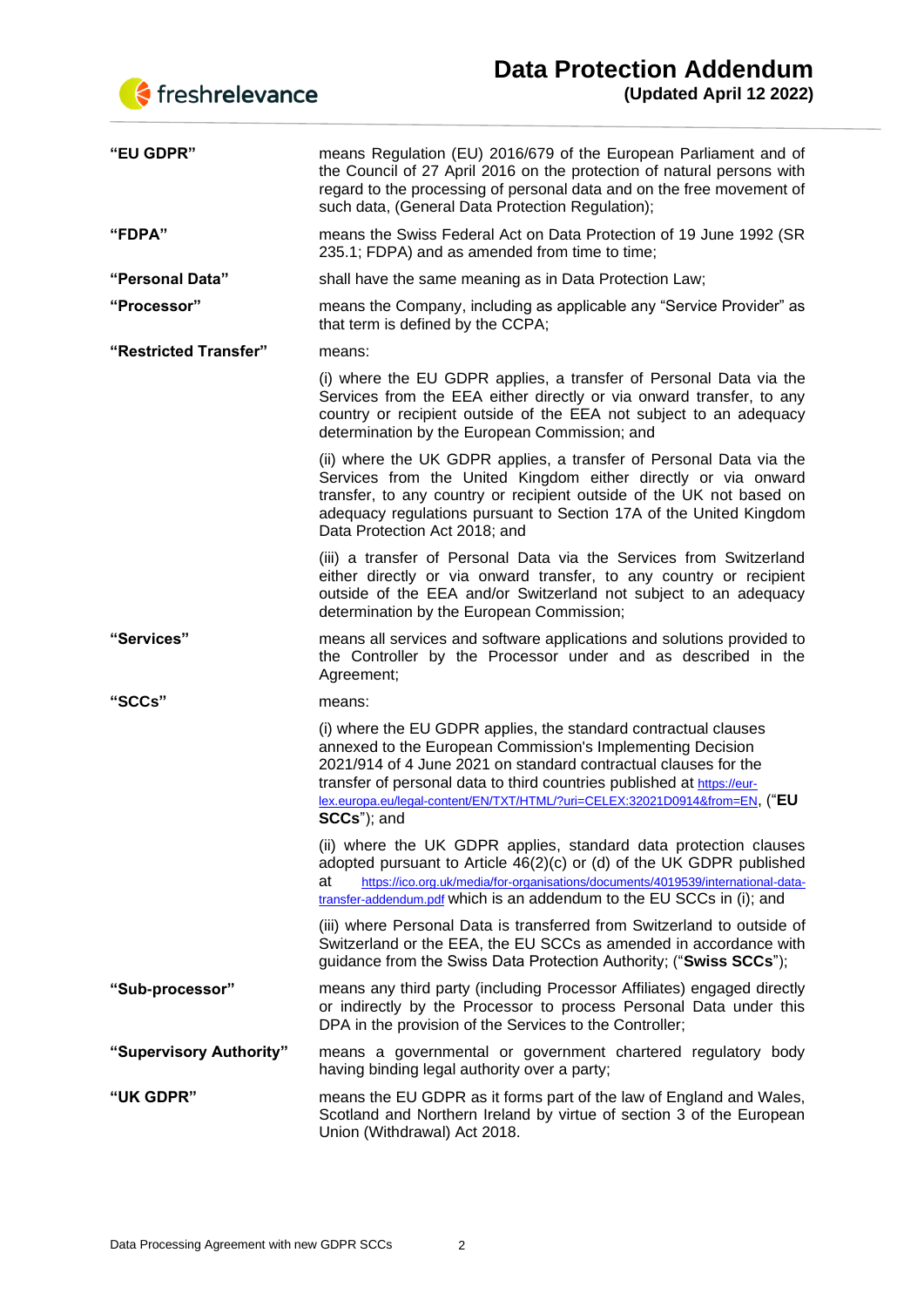

## **2. Purpose**

2.1 The Processor has agreed to provide the Services to the Controller in accordance with the terms of the Agreement. In providing the Services, the Processor shall process Customer Data on behalf of the Controller. Customer Data may include Personal Data. The Processor will process and protect such Personal Data in accordance with the terms of this DPA.

## **3. Scope**

- 3.1 In providing the Services to the Controller pursuant to the terms of the Agreement, the Processor shall process Personal Data only to the extent necessary to provide the Services in accordance with the terms of the Agreement, this DPA and the Controller's instructions documented in the Agreement and this DPA, as updated from time to time.
- 3.2 The Controller and Processor shall take steps to ensure that any natural person acting under the authority of the Controller or the Processor who has access to Personal Data does not process them except on the instructions from the Controller unless required to do so by any Data Protection Law.

## **4. Processor Obligations**

- 4.1 The Processor may collect, process or use Personal Data only within the scope of this DPA.
- 4.2 The Processor confirms that it shall process Personal Data on behalf of the Controller in accordance with the documented instructions of the Controller.
- 4.3 The Processor shall promptly inform the Controller, if in the Processor's opinion, any of the instructions regarding the processing of Personal Data provided by the Controller, breach any Data Protection Law.
- 4.4 The Processor shall ensure that all employees, agents, officers and contractors involved in the handling of Personal Data: (i) are aware of the confidential nature of the Personal Data and are contractually bound to keep the Personal Data confidential; (ii) have received appropriate training on their responsibilities as a data processor; and (iii) are bound by the terms of this DPA.
- 4.5 The Processor shall implement appropriate technical and organisational measures to protect Personal Data, taking into account the state of the art, the costs of implementation and the nature, scope, context and purposes of processing as well as the risk of varying likelihood and severity for the rights and freedoms of natural persons.
- 4.6 The Processor shall implement appropriate technical and organisational measures to ensure a level of security appropriate to the risk, including inter alia as appropriate: (i) the pseudonymisation and encryption of Personal Data; (ii) the ability to ensure the on-going confidentiality, integrity, availability and resilience of processing systems and services; (iii) the ability to restore the availability and access to Personal Data in a timely manner in the event of a physical or technical incident; (iv) a process for regularly testing, assessing and evaluating the effectiveness of technical and organisational measures for ensuring the security of the processing. In accessing the appropriate level of security, account shall be taken in particular of the risks that are presented by processing, in particular from accidental or unlawful destruction, loss, alteration, unauthorised disclosure of, or access to Personal Data transmitted, stored or otherwise processed.
- 4.7 The technical and organisational measures defined in Exhibit B shall at all times be adhered to as a minimum security standard. The Controller accepts and agrees that the technical and organisational measures are subject to development and review and that the Processor may use alternative suitable measures to those detailed in the attachments to this DPA, provided such measures are at least equivalent to the technical and organisational measures defined in Exhibit B and appropriate pursuant to the Processor's obligations in clauses 4.5 and 4.6 above.
- 4.8 The Controller acknowledges and agrees that, in the course of providing the Services to the Controller, it may be necessary for the Processor to access the Personal Data to respond to any technical problems or Controller queries and to ensure the proper working of the Services. All such access by the Processor will be limited to those purposes.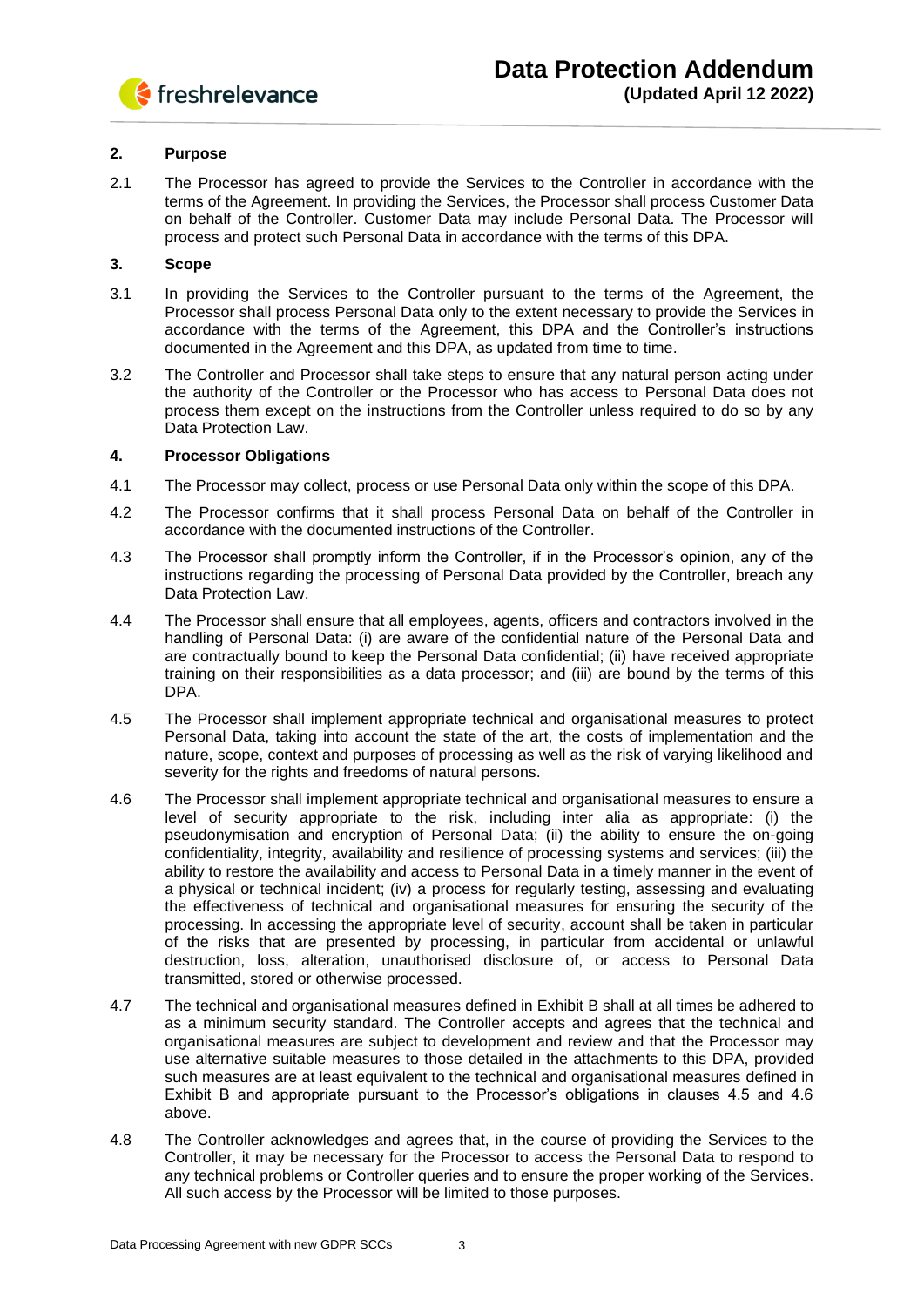

- 4.9 Taking into account the nature of the processing and the information available to the Processor, the Processor shall assist the Controller by having in place appropriate technical and organisational measures, insofar as this is possible, for the fulfilment of the Controller's obligation to respond to requests for exercising the Data Subject's rights and the Controller's compliance with the Controller's data protection obligations in respect of the processing of Personal Data.
- 4.10 The Processor confirms that it and/or its Affiliate(s) have appointed a data protection officer where such appointment is required by Data Protection Law. The appointed data protection officer may be contacted by email at: GDPR@FreshRelevance.com
- 4.11 The Processor may not: (i) sell Personal Data; (ii) retain, use, or disclose Personal Data for commercial purposes other than providing the Services under the terms of the Agreement; or (iii) retain, use, or disclose Personal Data outside of the Agreement.

## **5. Controller Obligations**

- 5.1 The Controller represents and warrants that: (i) it shall comply with this DPA and its obligations under Data Protection Law; (ii) it has obtained any, and all, necessary permissions and authorisations necessary to permit the Processor, its Affiliates and Sub-processors, to execute their rights or perform their obligations under this DPA; and (iii) all Affiliates of the Controller who use the Services shall comply with the obligations of the Controller set out in this DPA.
- 5.2 The Controller shall implement appropriate technical and organisational measures to protect Personal Data, taking into account the state of the art, the costs of implementation and the nature, scope, context and purposes of processing as well as the risk of varying likelihood and severity for the rights and freedoms of natural persons. The Controller shall implement appropriate technical and organisational measures to ensure a level of security appropriate to the risk, including inter alia as appropriate: (i) the pseudonymisation and encryption of Personal Data; (ii) the ability to ensure the on-going confidentiality, integrity, availability and resilience of processing systems and services; (iii) the ability to restore the availability and access to Personal Data in a timely manner in the event of a physical or technical incident; (iv) a process for regularly testing, assessing and evaluating the effectiveness of technical and organisational measures for ensuring the security of the processing. In accessing the appropriate level of security account shall be taken in particular of the risks that are presented by processing, in particular from accidental or unlawful destruction, loss, alteration, unauthorised disclosure of, or access to Personal Data transmitted, stored or otherwise processed.
- 5.3 The Controller acknowledges and agrees that some instructions from the Controller including the Processor assisting with audits, inspections, DPIAs or providing any assistance under this DPA, may result in additional fees. In such case the Processor shall notify the Controller of its fees for providing such assistance in advance and shall be entitled to charge the Controller for its reasonable costs and expenses in providing such assistance, unless agreed otherwise in writing.

## **6. Sub-processors**

- 6.1 The Controller acknowledges and agrees that: (i) Affiliates of the Processor may be used as Sub-processors; and (ii) the Processor and its Affiliates respectively may engage Subprocessors in connection with the provision of the Services.
- 6.2 All Sub-processors who process Personal Data in the provision of the Services to the Controller shall comply with the obligations of the Processor set out in this DPA.
- 6.3 The Controller authorises the Processor to use the Sub-processors at [https://www.freshrelevance.com/images/uploads/blog/GDPR\\_Data\\_Processing\\_Addendum\\_S](https://www.freshrelevance.com/images/uploads/blog/GDPR_Data_Processing_Addendum_Subprocessors.pdf) [ubprocessors.pdf](https://www.freshrelevance.com/images/uploads/blog/GDPR_Data_Processing_Addendum_Subprocessors.pdf) to process the Personal Data. During the term of this DPA, the Processor shall provide the Controller with 30 days prior notification, via email, of any changes to the list of Sub-processors before authorising any new or replacement Sub-processor to process Personal Data in connection with provision of the Services.
- 6.4 The Controller may object to the use of a new or replacement Sub-processor, by notifying the Processor promptly in writing within ten (10) Business Days after receipt of the Processor's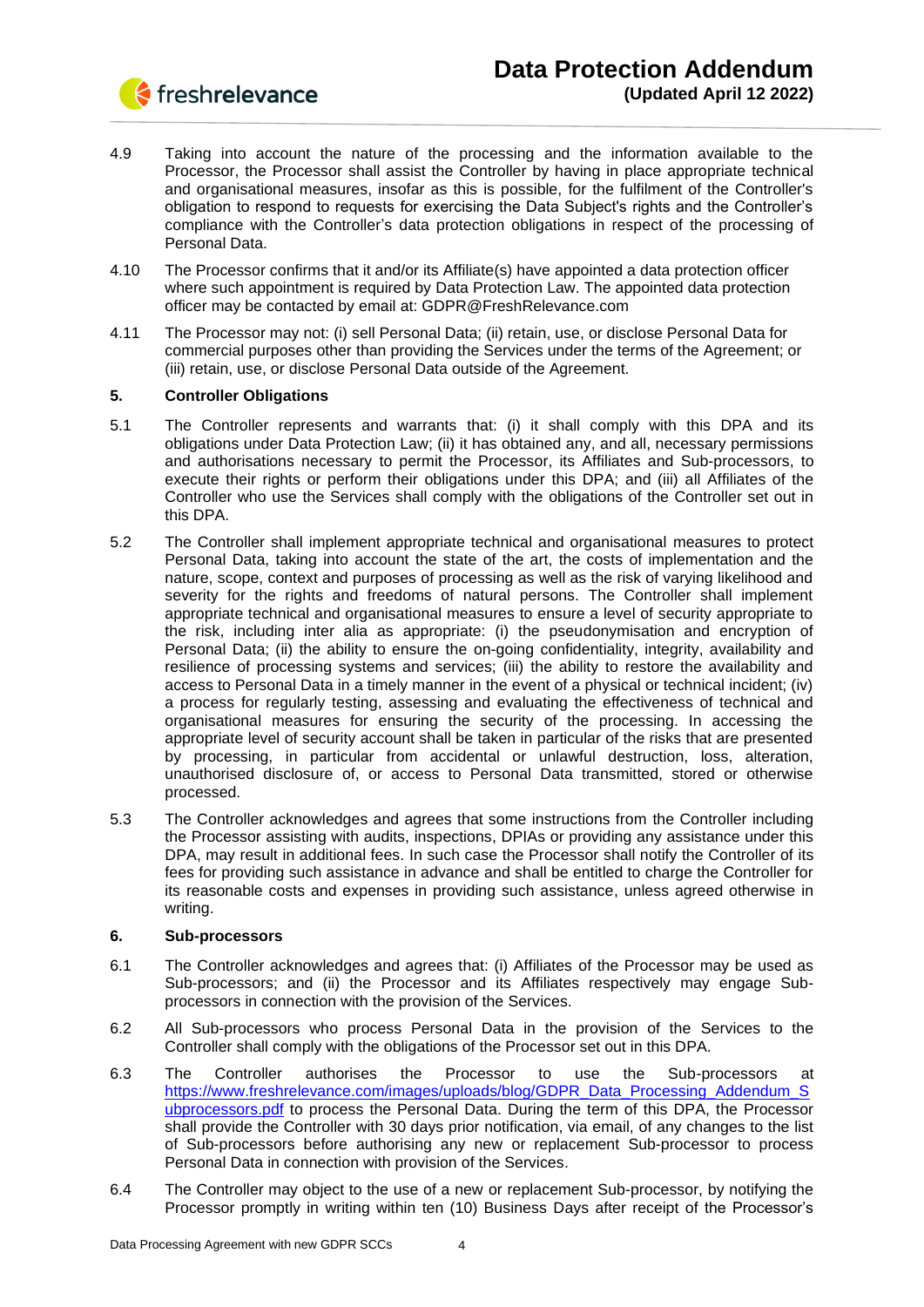

notice. If the Controller objects to a new or replacement Sub-processor, the Controller may terminate the Agreement with respect to those Services which cannot be provided by the Processor without the use of the new or replacement Sub-processor. The Processor will refund the Controller any prepaid fees covering the remainder of the term of the Agreement following the effective date of termination with respect to such terminated Services.

- 6.5 All Sub-processors who process Personal Data shall comply with the obligations of the Processor set out in this DPA. The Processor shall prior to the relevant Sub-processor carrying out any processing activities in respect of the Personal Data: (i) appoint each Subprocessor under a written contract containing materially the same obligations to those of the processor in this DPA enforceable by the Processor; and (ii) ensure each such Sub-processor complies with all such obligations.
- 6.6 The Controller agrees that the Processor and its Sub-processors may make Restricted Transfers of Personal Data for the purpose of providing the Services to the Controller in accordance with the Agreement. The Processor confirms that such Sub-processors: (i) are located in a third country or territory recognised by the EU Commission or a Supervisory Authority, as applicable, to have an adequate level of protection; or (ii) have entered into the applicable SCCs with the Processor; or (iii) have other legally recognised appropriate safeguards in place.

## **7. Restricted Transfers**

- 7.1 The parties agree that, when the transfer of Personal Data from the Controller to the Processor or from the Processor to a Sub-processor is a Restricted Transfer, it shall be subject to the applicable SCCs.
- 7.2 The parties agree that the EU SCCs shall apply to Restricted Transfers from the EEA. The EU SCCs shall be deemed entered into (and incorporated into this DPA by reference) and completed as follows:
- (i) Module Three (Processor to Processor) shall apply where the Company is a Processor of Customer Data and the Company uses a Sub-processor to process the Customer Data;
- (ii) Module Four (Processor to Controller) shall apply where personal data is transferred from the Company to the Controller which processes it;
- (iii) In Clause 7 of the EU SCCs, the optional docking clause will not apply;
- (iv) In Clause 9 of the EU SCCs Option 2 applies, and the time period for giving notice of Subprocessor changes shall be as set out in clause 6.3 of this DPA;
- (v) In Clause 11 of the EU SCCs, the optional language shall not apply;
- (vi) In Clause 17 of the EU SCCs, Option 1 applies and the EU SCCs shall be governed by Irish law;
- (vii) In Clause 18(b) of the EU SCCs, disputes shall be resolved by the courts of Ireland;
- (viii) Annex I of the EU SCCs shall be deemed completed with the information set out in Exhibit A of this DPA;
- (ix) Annex II of the EU SCCs shall be deemed completed with the information set out in Exhibit B of this DPA.
- 7.3 The parties agree that the EU SCCs as amended in clause 7.2 above, shall be adjusted as set out below where the FDPA applies to any Restricted Transfer:
- (i) The Swiss Federal Data Protection and Information Commissioner ("FDPIC") shall be the sole Supervisory Authority for Restricted Transfers exclusively subject to the FDPA;
- (ii) Restricted Transfers subject to both the FDPA and the EU GDPR, shall be dealt with by the EU Supervisory Authority named in Exhibit A of this DPA;
- (iii) The term 'member state' must not be interpreted in such a way as to exclude Data Subjects in Switzerland from the possibility of suing for their rights in their place of habitual residence (Switzerland) in accordance with Clause 18(c) of the EU SCCs;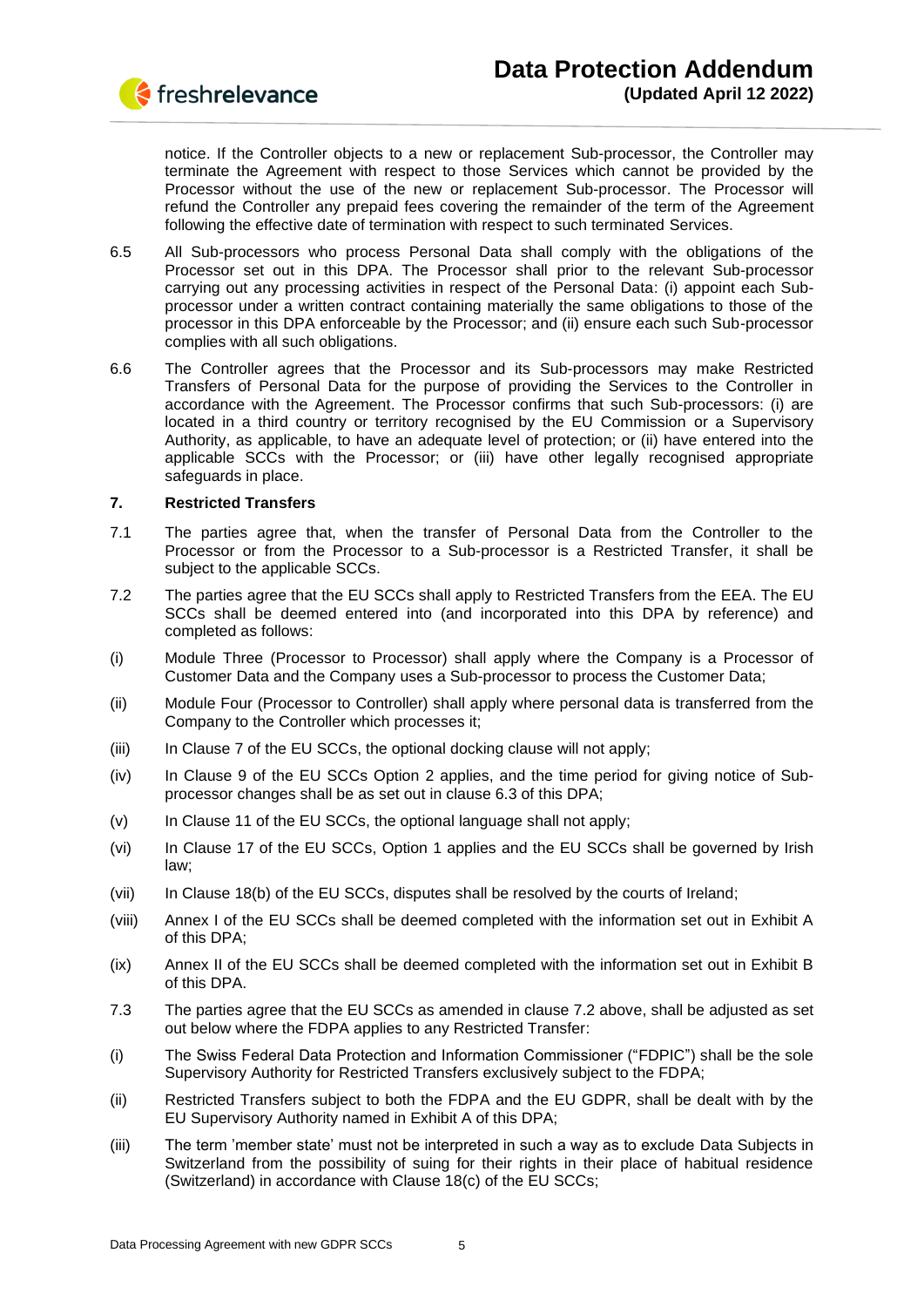

- (iv) Where Restricted Transfers are exclusively subject to the FDPA, all references to the GDPR in the EU SCCs are to be understood to be references to the FDPA;
- (v) Where Restricted Transfers are subject to both the FDPA and the EU GDPR, all references to the GDPR in the EU SCCs are to be understood to be references to the FDPA insofar as the Restricted Transfers are subject to the FDPA;
- (vi) The Swiss SCCs also protect the Personal Data of legal entities until the entry into force of the revised FDPA.
- 7.4 The parties agree that the UK SCCs shall apply to Restricted Transfers from the UK and the UK SCCs shall be deemed entered into (and incorporated into this DPA by reference), completed as follows:
- (i) Appendix 1 of the UK SCCs shall be deemed completed with the information set out in Exhibit A of this DPA; and
- (ii) Appendix 2 of the UK SCCs shall be deemed completed with the information set out in Exhibit B of this DPA.
- 7.5 In the event that any provision of this DPA contradicts directly or indirectly any SCCs, the provisions of the applicable SCCs shall prevail over the terms of the DPA.

## **8. Data Subject Access Requests**

- 8.1 The Controller may require correction, deletion, blocking and/or making available the Personal Data during or after termination of the Agreement. The Controller acknowledges and agrees that the Processor will process the request to the extent it is lawful and will reasonably fulfil such request in accordance with its standard operational procedures to the extent possible.
- 8.2 If the Processor receives a request from a Data Subject to invoke their rights under Applicable Data Protection Law, including access to, or deletion of that person's Personal Data, the Processor shall (a) notify the Controller on receiving the request, (b) provide the Controller with reasonable co-operation and assistance taking in to account the nature of the Services and ability of the Controller to comply with its obligations towards Data Subjects directly, and (c) not disclose the Personal Data to any Data Subject or to a third party other than at the request of the Controller provided that the Processor shall be authorised to communicated with the Data Subject to acknowledge receipt of the request and provide progress updates as may be necessary.. In the event that the Processor is legally required to respond to the Data Subject, the Controller will fully cooperate with the Processor as applicable.

## **9. Audit**

- 9.1 The Processor shall make available to the Controller all information reasonably necessary to demonstrate compliance with its processing obligations and allow for and contribute to audits and inspections.
- 9.2 Any audit conducted under this DPA shall consist of examination of the most recent reports, certificates and/or extracts prepared by an independent auditor bound by confidentiality provisions similar to those set out in the Agreement. In the event that provision of the same is not deemed sufficient in the reasonable opinion of the Controller, the Controller may conduct a more extensive audit which shall be: (i) at the Controller's expense; (ii) limited in scope to matters specific to the Controller and agreed in advance; (iii) carried out during the Processor's usual business hours and upon reasonable notice which shall be not less than 4 weeks unless an identifiable material issue has arisen; and (iv) conducted in a way which does not interfere with the Processor's day-to-day business.
- 9.3 This clause shall not modify or limit the rights of audit of the Controller, instead it is intended to clarify the procedures in respect of any audit undertaken pursuant thereto.

## **10. Personal Data Breach**

10.1 The Processor will notify the Controller of any breach of security leading to the accidental or unlawful destruction, loss, alteration, unauthorised disclosure of, or access to the Controller Personal Data in the Processor's possession or under its control (a "Security Breach") within 48 hours of the Processor's confirmation of the nature and extent of the same or when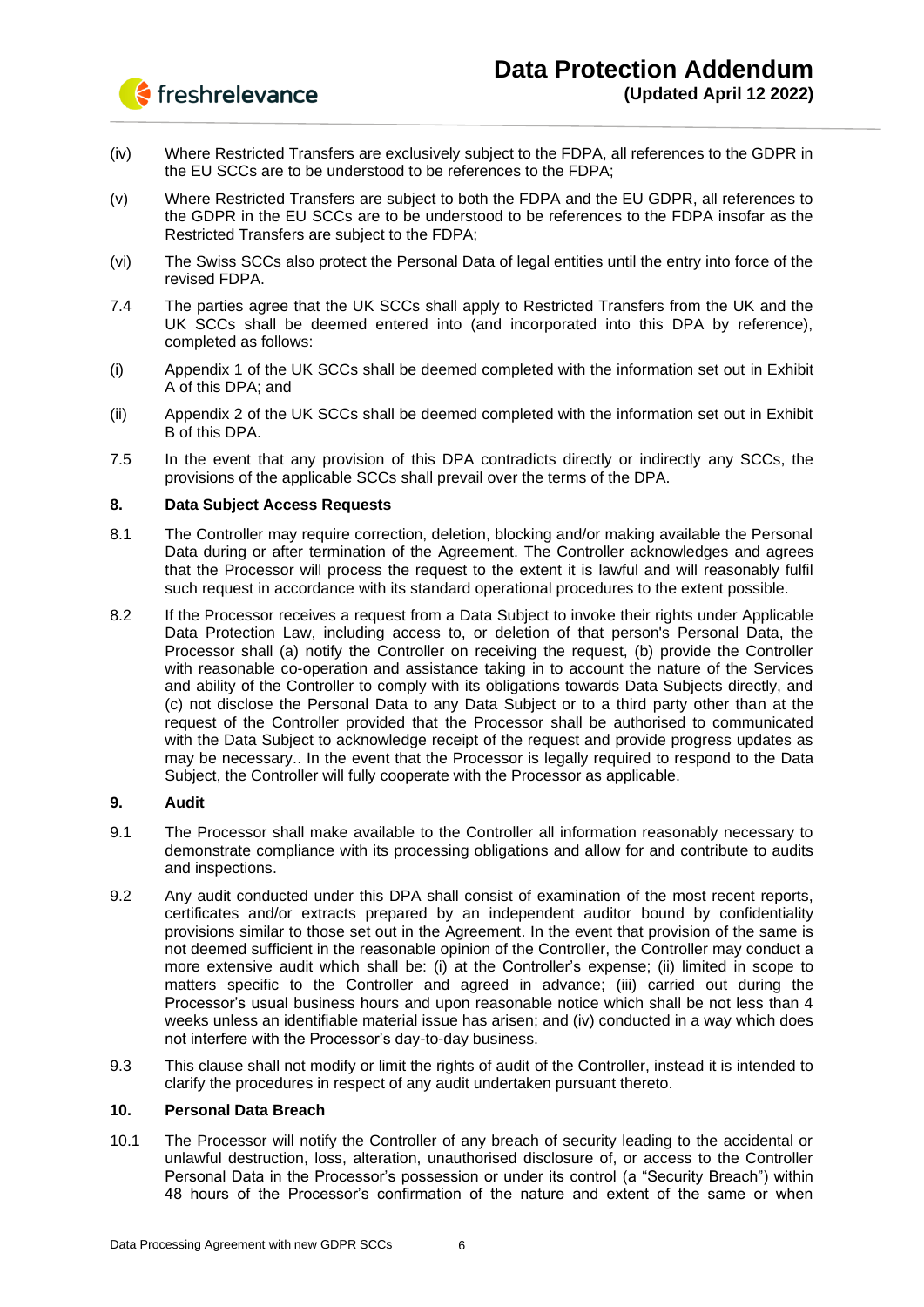

required by applicable law, whichever is earlier and The Processor will take reasonable steps to mitigate the effects and to minimise any damage resulting from the Security Breach.)

- 10.2 The Processor and the Controller will reasonably cooperate with each other with respect to the investigation and resolution of any Security Breach including, in the case of the Processor, within a reasonably practicable timeframe, the provision of the following, to the extent then known to The Processor (i) the possible cause and consequences of the Security Breach; (ii) the categories of the Controller Personal Data involved; (iii) a summary of the possible consequences for the affected Data Subjects (iv) a summary of the unauthorised recipients of the Controller Personal Data; and (v) the measures taken by The Processor to mitigate any damage.
- 10.3 Upon confirmation of any vulnerability or breach of the Processor's security affecting the Controller Personal Data in the Processor's custody and control, The Processor will modify its processes and security program as necessary to mitigate the effects of the vulnerability or breach upon such the Controller Personal Data.
- 10.4 Notification(s) of Security Breaches, if any, will be delivered to one or more of the Controller's administrators by any means The Processor selects, including via email. It is the Controller's sole responsibility to ensure the Controller's authorised administrators maintain accurate contact information on The Processor Platform

## **11. Compliance, Cooperation and Response**

- 11.1 The Processor will notify the Controller promptly of any request or complaint regarding the processing of Personal Data, which adversely impacts the Controller, unless such notification is not permitted under applicable law or a relevant court order.
- 11.2 The Processor may make copies of and/or retain Personal Data in compliance with any legal or regulatory requirement including, but not limited to, retention requirements.
- 11.3 The Processor shall reasonably assist the Controller in meeting the Controller's obligation to carry out data protection impact assessments (DPIAs), taking into account the nature of the processing and the information available to the Processor.
- 11.4 The Controller shall notify the Processor within a reasonable time, of any changes to applicable data protection laws, codes or regulations which may affect the contractual duties of the Processor. The Processor shall respond within a reasonable timeframe in respect of any changes that need to be made to the terms of this DPA or to the technical and organisational measures to maintain compliance. If the Processor is unable to accommodate necessary changes, the Controller may terminate the part or parts of the Services which give rise to the non-compliance. To the extent that other parts of the Services provided are not affected by such changes, the provision of those Services shall remain unaffected.
- 11.5 The Controller and the Processor and, where applicable, their representatives, shall cooperate, on request, with a Supervisory Authority in the performance of their respective obligations under this DPA and Data Protection Law.

## **12. Liability**

- 12.1 The limitations on liability set out in the Agreement apply to all claims made pursuant to any breach of the terms of this DPA.
- 12.2 The parties agree that the Processor shall be liable for any breaches of this DPA caused by the acts and omissions or negligence of its Sub-processors to the same extent the Processor would be liable if performing the services of each Sub-processor directly under the terms of the DPA, subject to any limitations on liability set out in the terms of the Agreement.
- 12.3 The parties agree that the Controller shall be liable for any breaches of this DPA caused by the acts and omissions or negligence of its Affiliates as if such acts, omissions or negligence had been committed by the Controller itself.
- 12.4 The Controller shall not be entitled to recover more than once in respect of the same loss.

## **13. Term and Termination**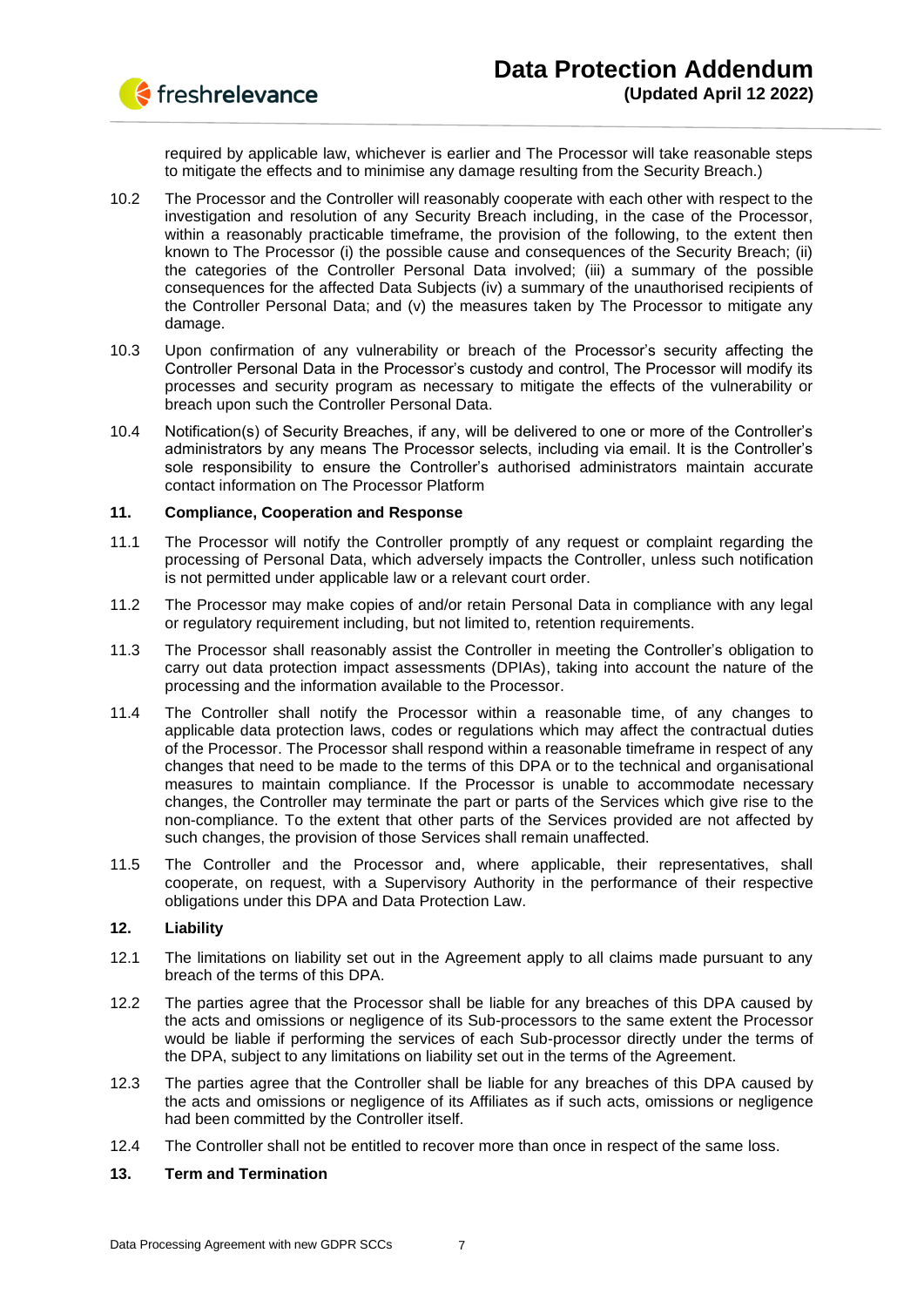

13.1 The Processor will only process Personal Data for the term of the DPA. The term of this DPA shall coincide with the commencement of the Agreement and this DPA shall terminate automatically together with termination or expiry of the Agreement.

## **14. Deletion and Return of Personal Data**

14.1 The Controller may export Personal Data from the Fresh Relevance Platform at any time during the term of the Agreement, using the Fresh Relevance Platform's then existing features and functionality, at no additional charge. The Processor's obligations to return Personal Data upon termination of the Agreement may be fulfilled by permitting the Controller to export Personal Data as specified above. The Processor will delete the Personal Data within the Fresh Relevance Platform within 60 days of termination or expiration of the Agreement. The Processor is not obligated to delete copies of Personal Data retained in automated backup copies generated by The Processor, which The Processor may retain for up to 12 months from their creation. Such backup copies will remain subject to this DPA until the copy, or the Personal Data in the copy, is destroyed.

## **15. General**

- 15.1 This DPA sets out the entire understanding of the parties with regards to the subject matter herein.
- 15.2 Should a provision of this DPA be invalid or become invalid then the legal effect of the other provisions shall be unaffected. A valid provision is deemed to have been agreed which comes closest to what the parties intended commercially and shall replace the invalid provision. The same shall apply to any omissions.
- 15.3 Subject to any provision of the SCCs to the contrary, this DPA shall be governed by the laws of England and Wales. The courts of England shall have exclusive jurisdiction for the settlement of all disputes arising under this DPA.
- 12.4 The parties agree that this DPA is incorporated into and governed by the terms of the Agreement.

## **Signed on behalf of the parties**

## **DATA EXPORTER**

| Authorised Signature |
|----------------------|

## **DATA IMPORTER**

Name: Mr Peter Richard John Austin

Authorised Signature Pete Aust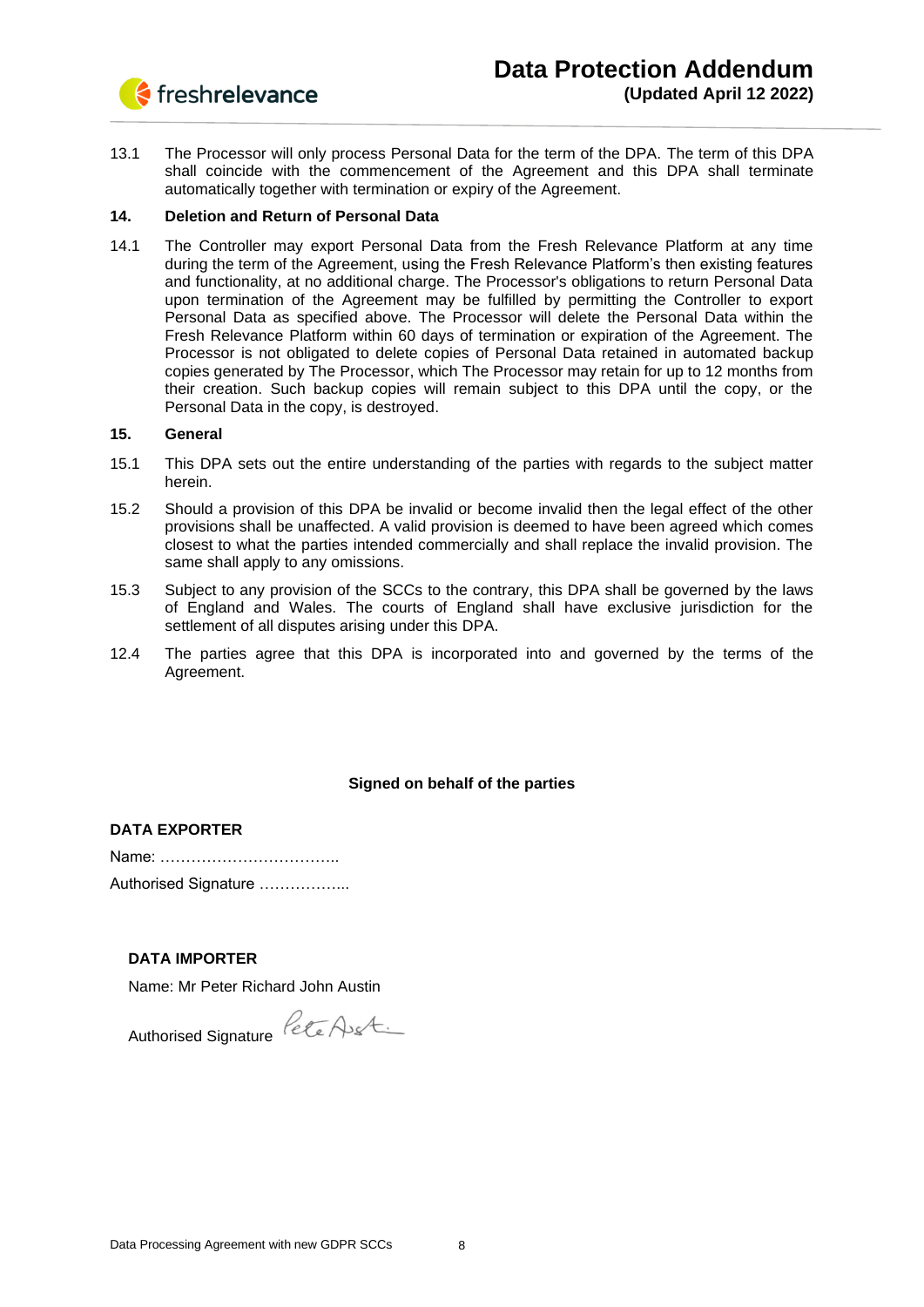

# **Exhibit A**

## **List of Parties, Description of Processing and Transfer of Personal Data, Competent Supervisory Authority**

## **MODULE THREE: PROCESSOR TO PROCESSOR**

## **A. LIST OF PARTIES**

**The Data Exporter:** is the Company.

**The Data Importers:** are the Sub-processors named in the Sub-processor list which contains the name, address, contact details and activities relevant to the data transferred to each Data Importer.

## **В. DESCRIPTION OF PROCESSING AND TRANSFERS**

| <b>Categories of Data Subjects:</b> | In outline, users of the Controller's website and people subscribed to<br>receive the Controller's emails. They may be the following                                                                                                                                                                                                                                                                                                                                                                                                                     |
|-------------------------------------|----------------------------------------------------------------------------------------------------------------------------------------------------------------------------------------------------------------------------------------------------------------------------------------------------------------------------------------------------------------------------------------------------------------------------------------------------------------------------------------------------------------------------------------------------------|
|                                     | Employees, agents, advisors, consultants, freelancers of the<br>Controller (who are natural persons).                                                                                                                                                                                                                                                                                                                                                                                                                                                    |
|                                     | Users, Affiliates and other participants authorised by the Controller to<br>access or use the Services in accordance with the terms of the<br>Agreement.                                                                                                                                                                                                                                                                                                                                                                                                 |
|                                     | Prospects, customers, clients, business partners and vendors of the<br>Controller (who are natural persons) and individuals with whom those<br>end users communicate with by email and/or other messaging media.                                                                                                                                                                                                                                                                                                                                         |
|                                     | Employees or contact persons of Controller's prospects, customers,<br>clients, business partners and vendors.                                                                                                                                                                                                                                                                                                                                                                                                                                            |
|                                     | Suppliers and service providers of the Controller.                                                                                                                                                                                                                                                                                                                                                                                                                                                                                                       |
|                                     | Other individuals to the extent identifiable in the context of emails of<br>their attachments or in archiving content.                                                                                                                                                                                                                                                                                                                                                                                                                                   |
| Categories of Personal Data:        | In outline, data about users of the Controller's website and people<br>subscribed to receive the Controller's emails, including personal<br>details, what they did, and what happened to them                                                                                                                                                                                                                                                                                                                                                            |
|                                     | The Personal Data may include the following:                                                                                                                                                                                                                                                                                                                                                                                                                                                                                                             |
|                                     | Personal details,<br>names,<br>email<br>addresses,<br>personal<br>$\bullet$<br>addresses.<br>Unique identifiers such as username, account number or<br>$\bullet$<br>password.<br>Personal Data derived from a user's use of the Services such<br>as what pages they have seen and what products they have<br>seen, carted, or purchased.<br>Personal Data within email and messaging content which<br>$\bullet$<br>identifies or may reasonably be used to identify, Data<br>Subjects.<br>Meta data including sent, to, from, date, time, subject, which |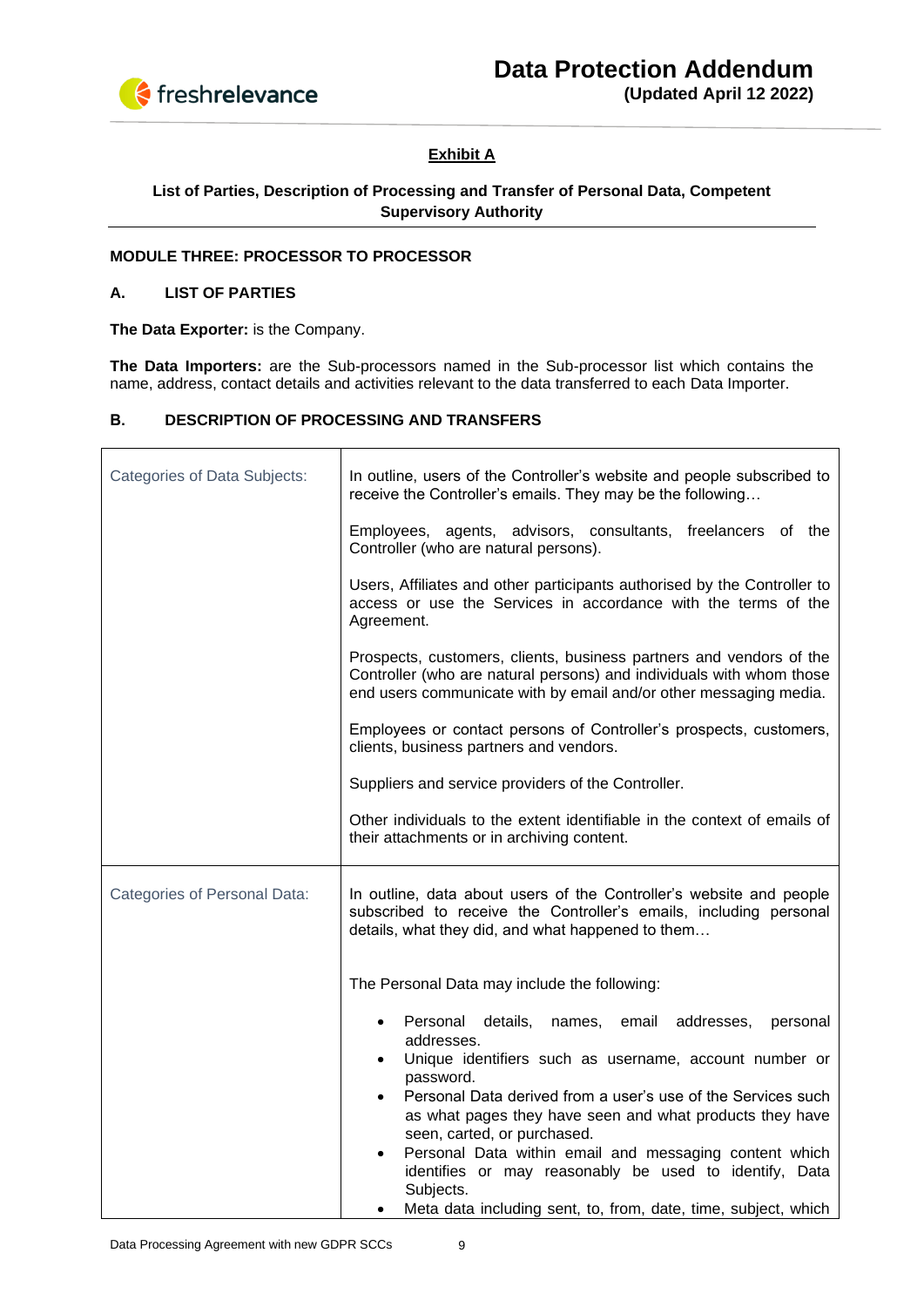

|                                                                                                                                                                                                                                                                                                                                                                                                                                                                                    | may include Personal Data.<br>location based upon IP address, but not IP address.<br>Information about preferences, such as categories of favourite<br>categories of products.<br>Purchases made.                                                                                                                                                  |
|------------------------------------------------------------------------------------------------------------------------------------------------------------------------------------------------------------------------------------------------------------------------------------------------------------------------------------------------------------------------------------------------------------------------------------------------------------------------------------|----------------------------------------------------------------------------------------------------------------------------------------------------------------------------------------------------------------------------------------------------------------------------------------------------------------------------------------------------|
| Sensitive Data: (if applicable)<br>applied restrictions<br>and<br>or<br>safeguards that fully take into<br>consideration the nature of the<br>data and the risks involved,<br>such as for instance strict<br>limitation,<br>access<br>purpose<br>restrictions (including access<br>only for staff having followed<br>specialised training), keeping a<br>record of<br>access<br>to the<br>Sensitive Data, restrictions for<br>onward transfers or additional<br>security measures: | No sensitive data is stored unless this is specifically requested by the<br>Controller.<br>Sensitive data will correspond to the business category of the<br>Controller - for example if they sell medicines then data might include<br>information about shopping behaviour that might allow a data<br>subject's medical condition to be guessed. |
| The frequency of the processing<br>and transfer (e.g. whether the<br>data is transferred on a one-off<br>or continuous basis):                                                                                                                                                                                                                                                                                                                                                     | Continuous basis for the duration of the Agreement.                                                                                                                                                                                                                                                                                                |
| Nature of the processing:                                                                                                                                                                                                                                                                                                                                                                                                                                                          | Processing operations include but are not limited to personalization<br>and triggering so that data subjects see marketing that is tailored to<br>them.                                                                                                                                                                                            |
| Purpose(s) of the data transfer<br>and further processing:                                                                                                                                                                                                                                                                                                                                                                                                                         | Personal Data is transferred to sub-contractors who need to process<br>some of the Personal Data in order to provide their services to the<br>Processor as part of the Services provided by the Processor to the<br>Controller.                                                                                                                    |
| period for which the<br>The<br>Personal Data will be retained,<br>or, if that is not possible, the<br>criteria used to determine that<br>period:                                                                                                                                                                                                                                                                                                                                   | Unless agreed otherwise in writing, for the duration of the Agreement,<br>subject to clause 14 of the DPA.                                                                                                                                                                                                                                         |
| transfers<br>$(Sub-)$<br>For<br>to<br>processors, also specify subject<br>matter, nature and duration of<br>the processing:                                                                                                                                                                                                                                                                                                                                                        | The Sub-processor list accessed via "GDPR Data Processing Addendum:<br>Approved Sub-processors" on https://www.freshrelevance.com/legal/legal-<br>documents sets out the Personal Data processed by each Sub-processor and<br>the services provided by each Sub-processor.                                                                         |

# **C. COMPETENT SUPERVISORY AUTHORITY**

| Identify | the | competent   Where the EU GDPR applies, the Irish Data Protection Authority |
|----------|-----|----------------------------------------------------------------------------|
|          |     |                                                                            |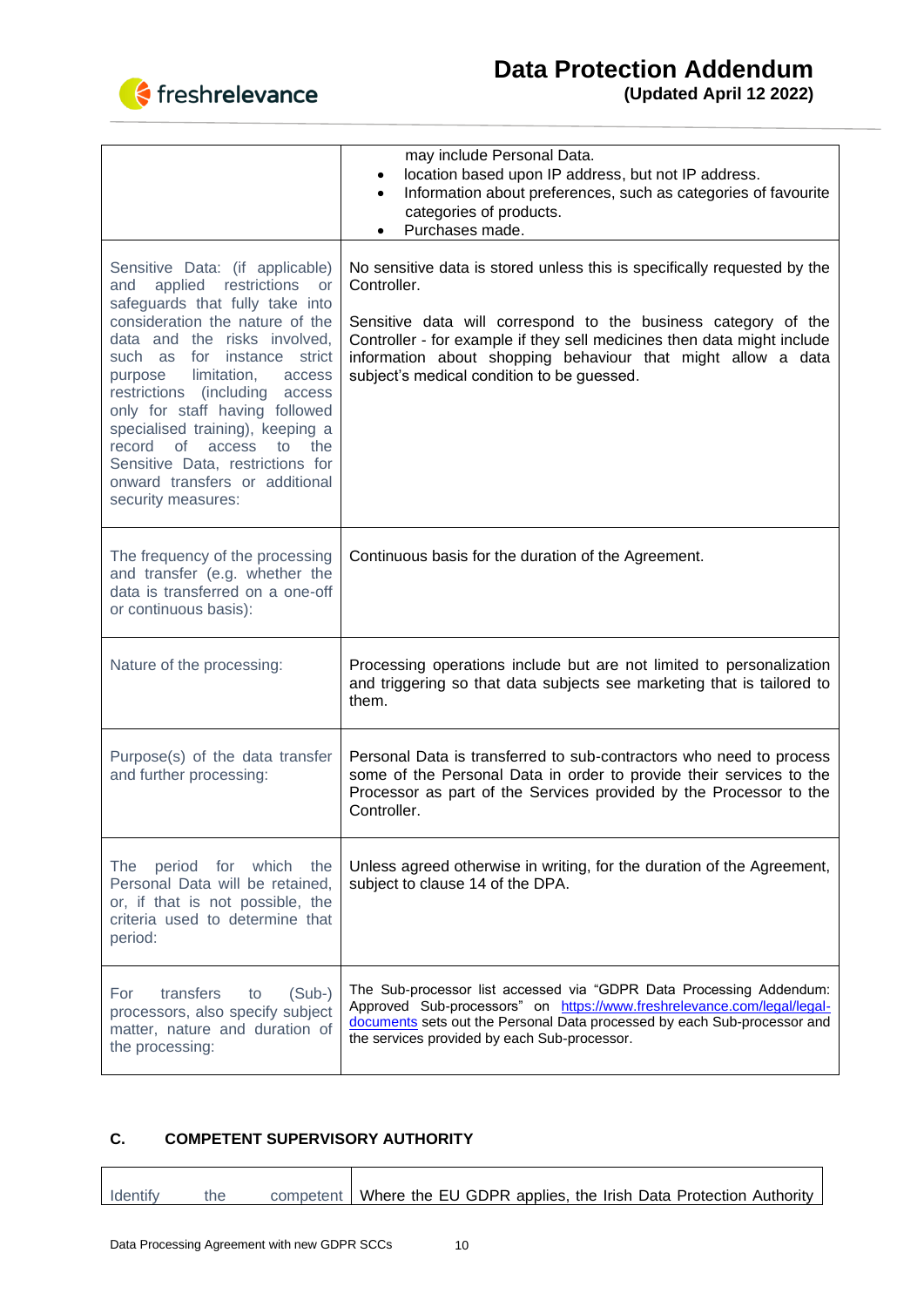

| supervisory authority/ies (e.g. in<br>accordance with Clause 13 of the | (Data Protection Commission).                                                                       |
|------------------------------------------------------------------------|-----------------------------------------------------------------------------------------------------|
| SCC <sub>s</sub> )                                                     | Where the UK GDPR applies, the UK Information Commissioner's<br>Office, (ICO).                      |
|                                                                        | Where the FDPA applies, the Swiss Federal Data Protection and<br>Information Commissioner, (FDPIC). |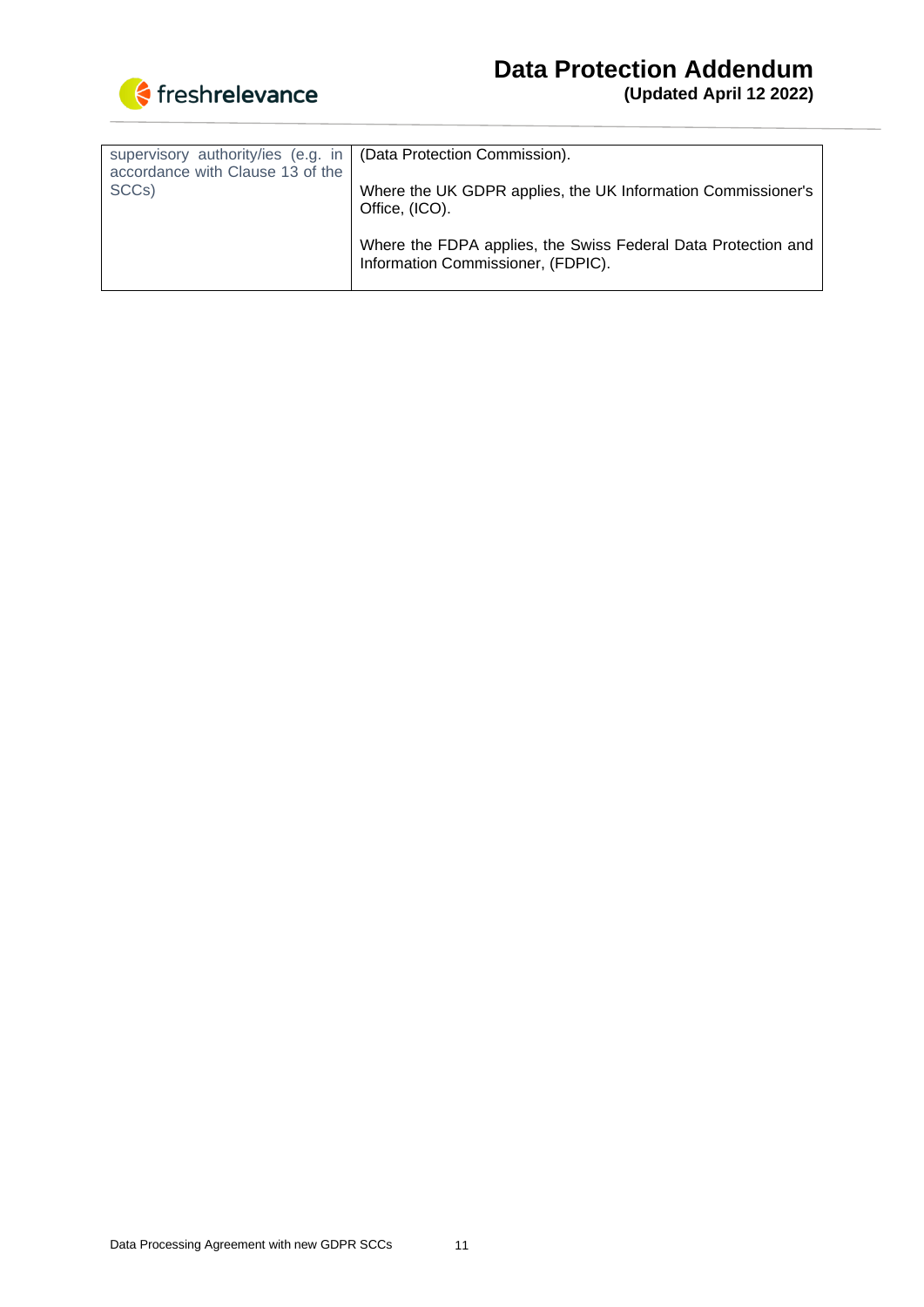

## **MODULE FOUR: PROCESSOR TO CONTROLLER**

## **A. LIST OF PARTIES**

**The Data Exporter:** is the Company.

## **The Data Importer:** is the Controller.

This is only relevant when the Controller is based in a third country. In this case it applies for scenarios including when personal data is exported from the Company for (a) backup by the Controller, or (b) subsequent use by a third-party processor chosen by the Controller.

## **В. DESCRIPTION OF PROCESSING AND TRANSFERS**

| <b>Categories of Data Subjects:</b> | In outline, users of the Controller's website and people subscribed to<br>receive the Controller's emails. They may be the following                                                                                                                                                                                                                                                                                                                                                                                                     |
|-------------------------------------|------------------------------------------------------------------------------------------------------------------------------------------------------------------------------------------------------------------------------------------------------------------------------------------------------------------------------------------------------------------------------------------------------------------------------------------------------------------------------------------------------------------------------------------|
|                                     | Employees, agents, advisors, consultants, freelancers of the<br>Controller (who are natural persons).                                                                                                                                                                                                                                                                                                                                                                                                                                    |
|                                     | Users, Affiliates and other participants authorised by the Controller to<br>access or use the Services in accordance with the terms of the<br>Agreement.                                                                                                                                                                                                                                                                                                                                                                                 |
|                                     | Prospects, customers, clients, business partners and vendors of the<br>Controller (who are natural persons) and individuals with whom those<br>end users communicate with by email and/or other messaging media.                                                                                                                                                                                                                                                                                                                         |
|                                     | Employees or contact persons of Controller's prospects, customers,<br>clients, business partners and vendors.                                                                                                                                                                                                                                                                                                                                                                                                                            |
|                                     | Suppliers and service providers of the Controller.                                                                                                                                                                                                                                                                                                                                                                                                                                                                                       |
|                                     | Other individuals to the extent identifiable in the context of emails of<br>their attachments or in archiving content.                                                                                                                                                                                                                                                                                                                                                                                                                   |
| Categories of Personal Data:        | In outline, data about users of the Controller's website and people<br>subscribed to receive the Controller's emails, including personal<br>details, what they did, and what happened to them                                                                                                                                                                                                                                                                                                                                            |
|                                     | The Personal Data may include the following:                                                                                                                                                                                                                                                                                                                                                                                                                                                                                             |
|                                     | Personal details, names,<br>email<br>addresses,<br>personal<br>$\bullet$<br>addresses.<br>Unique identifiers such as username, account number or<br>$\bullet$<br>password.<br>Personal Data derived from a user's use of the Services such<br>as what pages they have seen and what products they have<br>seen, carted, or purchased.<br>Personal Data within email and messaging content which<br>identifies or may reasonably be used to identify, Data<br>Subjects.<br>Meta data including sent, to, from, date, time, subject, which |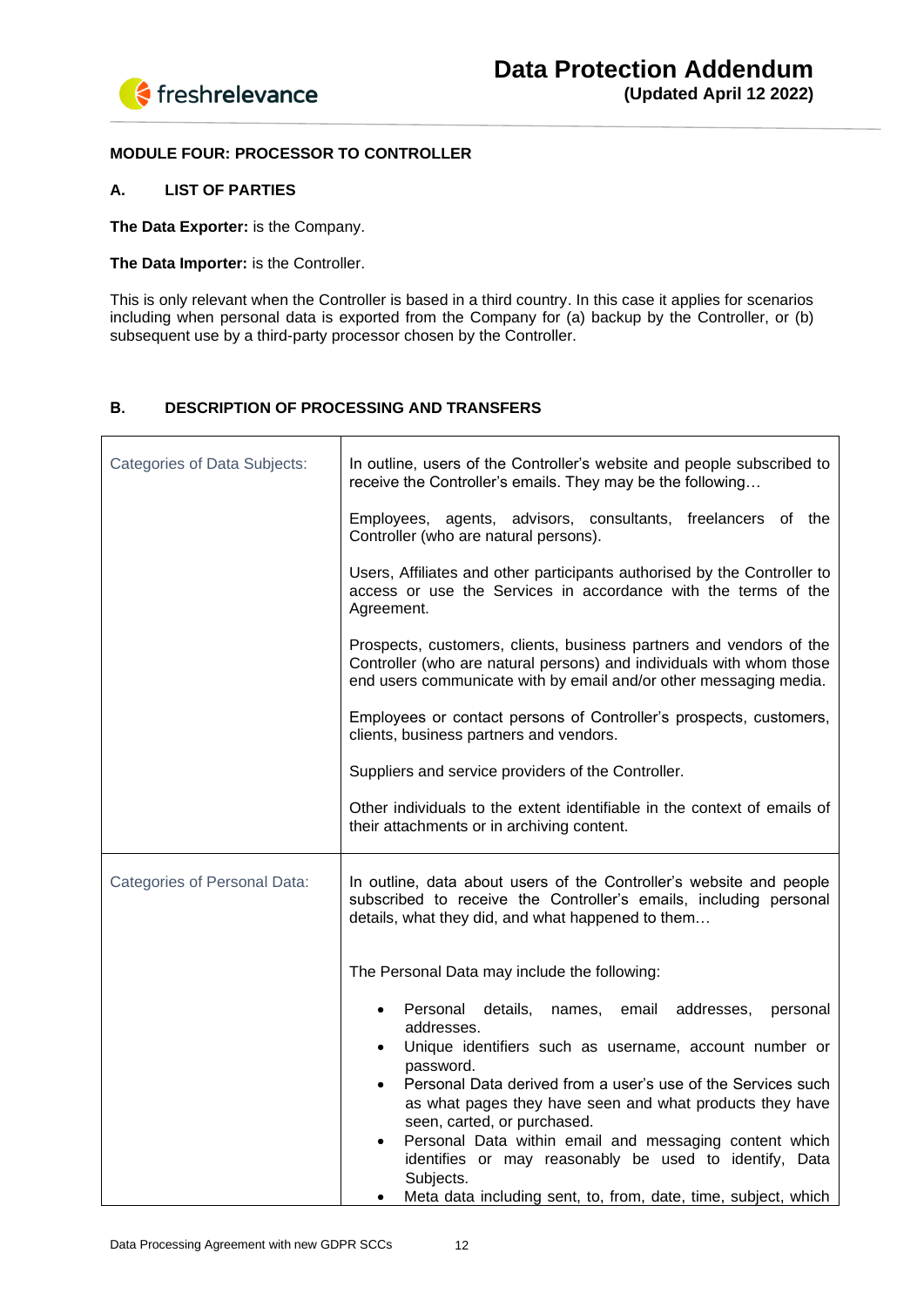

|                                                                                                                                                                                                                                                                                                                                                                                                                                                                                    | may include Personal Data.<br>Geolocation based upon IP address, but not IP address.<br>Information about preferences, such as categories of favourite<br>$\bullet$<br>categories of products.<br>Purchases made.<br>٠                                                                                                                             |
|------------------------------------------------------------------------------------------------------------------------------------------------------------------------------------------------------------------------------------------------------------------------------------------------------------------------------------------------------------------------------------------------------------------------------------------------------------------------------------|----------------------------------------------------------------------------------------------------------------------------------------------------------------------------------------------------------------------------------------------------------------------------------------------------------------------------------------------------|
| Sensitive Data: (if applicable)<br>applied restrictions<br>and<br>or<br>safeguards that fully take into<br>consideration the nature of the<br>data and the risks involved,<br>such as for instance strict<br>limitation,<br>purpose<br>access<br>restrictions (including access<br>only for staff having followed<br>specialised training), keeping a<br>record of<br>access<br>to the<br>Sensitive Data, restrictions for<br>onward transfers or additional<br>security measures: | No sensitive data is stored unless this is specifically requested by the<br>Controller.<br>Sensitive data will correspond to the business category of the<br>Controller - for example if they sell medicines then data might include<br>information about shopping behaviour that might allow a data<br>subject's medical condition to be guessed. |
| The frequency of the processing<br>and transfer (e.g. whether the<br>data is transferred on a one-off<br>or continuous basis):                                                                                                                                                                                                                                                                                                                                                     | Continuous basis for the duration of the Agreement.                                                                                                                                                                                                                                                                                                |
| Nature of the processing:                                                                                                                                                                                                                                                                                                                                                                                                                                                          | Processing operations include but are not limited to personalization<br>and triggering so that data subjects see marketing that is tailored to<br>them.                                                                                                                                                                                            |
| Purpose(s) of the data transfer<br>and further processing:                                                                                                                                                                                                                                                                                                                                                                                                                         | Personal Data is transferred to sub-contractors who need to process<br>some of the Personal Data in order to provide their services to the<br>Processor as part of the Services provided by the Processor to the<br>Controller.                                                                                                                    |
| period for which the<br>The<br>Personal Data will be retained,<br>or, if that is not possible, the<br>criteria used to determine that<br>period:                                                                                                                                                                                                                                                                                                                                   | Unless agreed otherwise in writing, for the duration of the Agreement,<br>subject to clause 14 of the DPA.                                                                                                                                                                                                                                         |
| transfers<br>For<br>$(Sub-)$<br>to<br>processors, also specify subject<br>matter, nature and duration of<br>the processing:                                                                                                                                                                                                                                                                                                                                                        | The Sub-processor list accessed via "GDPR Data Processing Addendum:<br>Approved Sub-processors" on https://www.freshrelevance.com/legal/legal-<br>documents sets out the Personal Data processed by each Sub-processor and<br>the services provided by each Sub-processor.                                                                         |

# **C. COMPETENT SUPERVISORY AUTHORITY**

| Identify | the | competent   Where the EU GDPR applies, the Irish Data Protection Authority |
|----------|-----|----------------------------------------------------------------------------|
|          |     |                                                                            |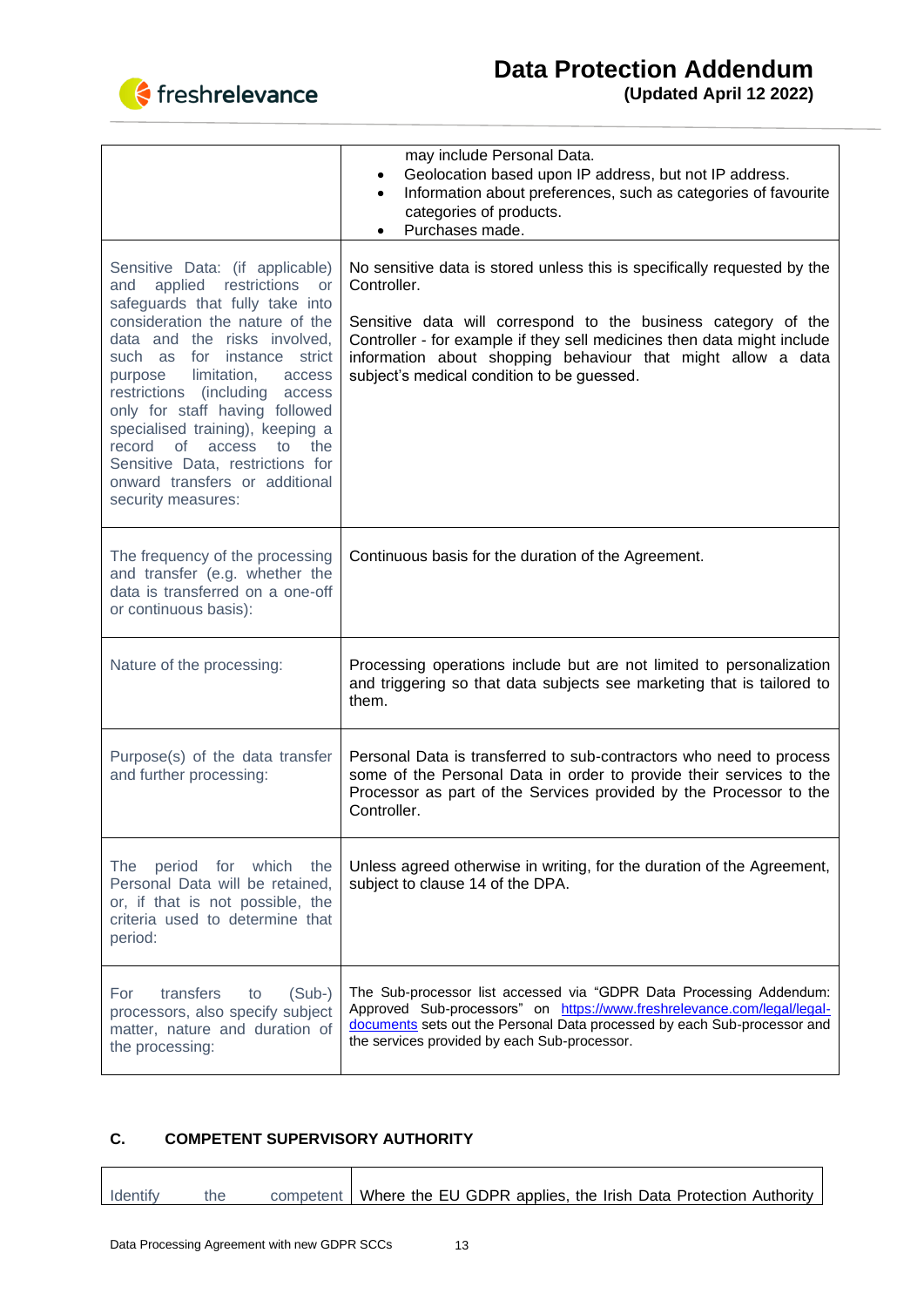

| supervisory authority/ies (e.g. in<br>accordance with Clause 13 of the | (Data Protection Commission).                                                                       |
|------------------------------------------------------------------------|-----------------------------------------------------------------------------------------------------|
| SCC <sub>s</sub> )                                                     | Where the UK GDPR applies, the UK Information Commissioner's<br>Office, (ICO).                      |
|                                                                        | Where the FDPA applies, the Swiss Federal Data Protection and<br>Information Commissioner, (FDPIC). |